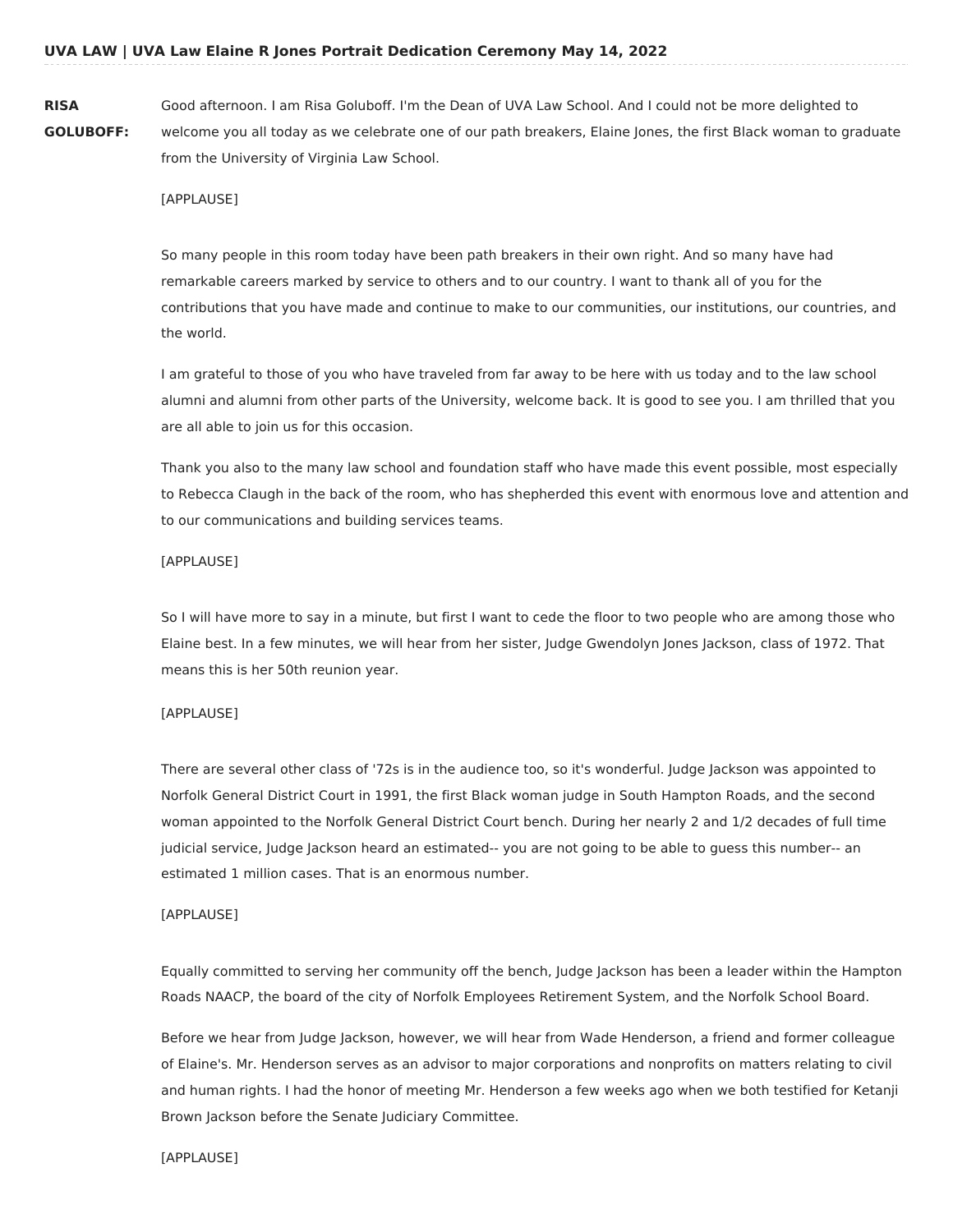It was my first time testifying and will probably be my last, but it was really wonderful to watch Mr. Henderson and learn from him. He was so wise, so poised, so smart, I thought, I want to be him when I grow up. Mr. Henderson currently serves as the interim president of the Leadership Conference on Civil and Human Rights and the Leadership Conference Education Fund Organizations, he previously led for 20 years. And with that, I turn it over to you.

## [APPLAUSE]

**WADE HENDERSON:** Thank you, Dean Goluboff, for that very generous introduction. Good afternoon, everyone. Good afternoon to the distinguished faculty and alumni of this great institution. And to all those who are here to celebrate the honoree today, what a wonderful occasion. As you know, I'm Wade Henderson, former president and CEO of the Leadership Conference on Civil and Human Rights, the nation's leading civil and human rights coalition.

> We're made up of more than 230 national organizations using law and public policy to build an America as good as its ideals. I'm honored to be at UVA today, and it is especially good to be here to celebrate my dear friend, the indomitable Elaine Jones. Though Elaine graduated law school only three years before I did, she was already a legend in the law by the time I joined the profession.

> As a young lawyer, she was leading class action lawsuits against some of the nation's largest employers and was counsel of record in the landmark US Supreme Court case that abolished the death penalty in 37 states. There was quite simply no stopping Elaine Jones. Now, she transformed the law, not just in the litigation she pursued, but also in her legislative advocacy. And that's what I want to talk to you about today.

> One of the most significant lessons I learned from Elaine was the importance of coalition politics. She understood that to advance civil and human rights, if you weren't working in coalition, you weren't practicing the politics of the 21st century. This principle has guided the work of the Leadership Conference in no small part because of Elaine.

> Now, I had the honor to see Elaine in action on three key issues. The first was on the Voting Rights amendments of 1982. Notably the '82 re-authorization of the Voting Rights Act made permanent section 2, the provision that prohibited the violation of voting rights by any practice that discriminated based on race, regardless of intent.

> That set the path for a series of changes at the state level and primarily in the South, the old Confederacy. And it opened the political process to African-Americans and other people of color, leading to an expansion of Black elected officials, really an explosion of Black elected officials at a time when they were previously shut out.

> Second was the Fair Housing Amendments of 1988 adopted 20 years after the Fair Housing Act was first established. Now, the '68 Fair Housing Act was an important milestone, but it was also largely symbolic. It had no teeth. The legislation did not provide for meaningful federal enforcement of the statute. Elaine helped change that.

> Through skillful negotiation and careful and deliberate compromise, she helped successfully expand the scope of the original act and strengthened its enforcement mechanisms. Today, the Fair Housing Act is one of the strongest civil rights statutes on the books, thanks in part to Elaine.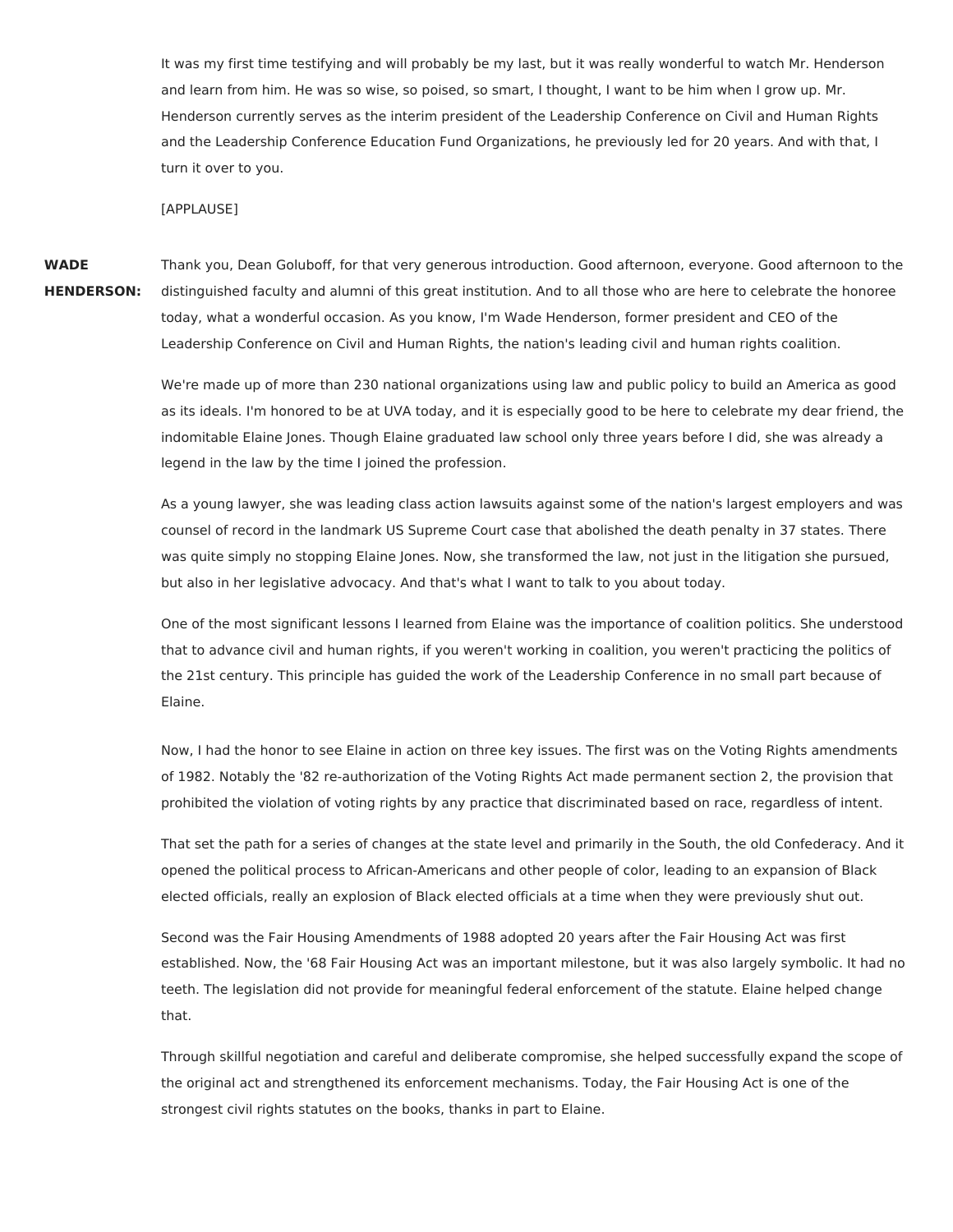Lastly, Elaine was brilliant in securing passage of the 1991 Civil Rights Act, a significant labor law that overturned a number of Supreme Court decisions that had essentially dismantled anti-discrimination laws in employment and grossly limited the rights of working people.

I also need to acknowledge Elaine's work on judicial appointments. Long before it was part of the progressive agenda that it is today, Elaine articulated the importance of a diverse, equal justice judiciary. She deserves much credit for sounding the alarm to make sure that appointees to the federal bench were qualified and had a demonstrable commitment to civil and human rights.

It is no coincidence that today, President Biden has appointed the first Black woman to the US Supreme Court, Judge Ketanji Brown Jackson, and the most diverse slate of federal judges in American history. The seeds for this phenomenon were sown early on by our dear Elaine Jones. Now, across these issues in so many more, Elaine has changed the landscape of civil rights, and she set the standard by which we in the profession as advocates continue to carry ourselves and benefit from.

Now, allow me to close with a few pieces of wisdom that I and others learned from Elaine early on and most especially in my role is president of the Leadership Conference. First, Elaine mastered the substance of every issue with which she was involved. She never fought for a piece of legislation that she didn't know inside and out. That became an early lesson for me, read the statute, know the statute, and then fight to change the statute.

Second, in circumstances like ours in which you are dealing with two major parties, and often a range of points of view in Congress, bipartisanship is essential. One has to recognize that issues of import to the country cannot be effectively won by one party alone. And if you are to be a successful legislative advocate at the federal level, you must be able to speak to various sides of the issue. You must run with the foxes and run with the hounds. And I learned that from Elaine. You've got to do both to be effective.

Now, she also refused to let perfection be the enemy of the good. Sometimes change must be accomplished in incremental fashion. What may appear to be a defeat may well be the foundation for success down the road. We're holding fast to that knowledge today.

And finally-- and this time I really mean it-- you must have a commitment to the generation that follows you. That's especially important for law students. Elaine's dedication to law students and her commitment to effective paid student internship programs is second to none. That is an important part that explains the success of the NAACP Legal Defense Fund, of which she was the first woman to be its director counsel.

It seems to me especially appropriate then that Elaine's portrait will hang at the UVA Law School as a testament to the great work of this institution and to its values. Dean Goluboff, we have to thank you for taking this gesture and making this effort possible.

### [APPLAUSE]

In sum, it is truly an honor and a blessing to know Elaine Jones. Our lives and the country we live in is better for it. Thank you so much.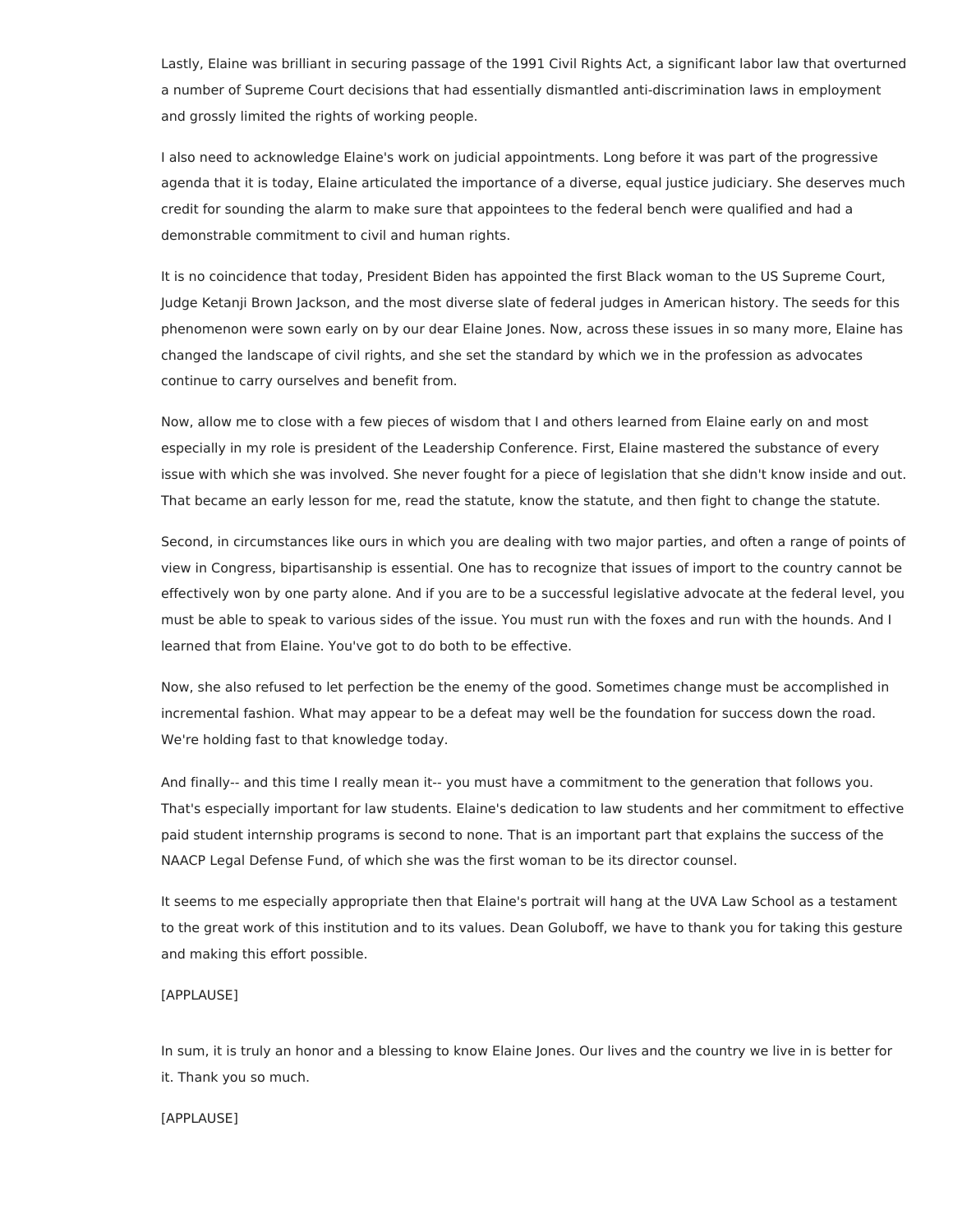**GWENDOLYN JONES JACKSON:**

You can tell Elaine and Wade Henderson are very good friends. I am Gwendolyn Jones Jackson. I'm the sister of the honoree. The family members of Dr. Elaine R. Jones-- and she is Dr. I think she has 26 honorary doctorate degrees from universities all over the United States, as well as the highest award that the University of Virginia gives, which is the Jeffersonian medal from the University of Virginia. But the family members--

### [APPLAUSE]

--her nieces, her grand nieces, her nephews, her grand nephew, her cousins, and many of her friends who are here today are very, very, very proud of the great accomplishments that Dr. Jones has made. But more than that, we are inspired to continue our work for justice because of her excellent example.

Many of Attorney Jones's family members can attest that she is as ardent and successful at being a concerned family member as she is as being a successful, bold, and dynamic attorney. She's very determined to remain current with family. And she's even mastered texting and Zooming to keep in contact. She inspires in others a can-do spirit.

She was 11 or 12 years old when she announced to the family that she was going to become a lawyer. I'm certain mother and father had no idea how she would accomplish that, but they never discouraged her. She applied to this law school after completing four years in college in Washington, DC and after serving two years in the Peace Corps, assigned to Istanbul, Turkey.

And she said at that time that Virginia had a policy that minorities were not admitted, and if they were academically qualified, Virginia would give them a scholarship to go elsewhere. So Elaine said she applied, . Fully contemplating that maybe Virginia would pay for her to go to Yale

## [LAUGHTER, APPLAUSE]

But they fooled her, and they admitted her. In Elaine's first year at this law school, she was one of two African-American students. They only admitted two at a time, you know, the arc. Elaine was the first Black female, and there was one Black male. James Benton was in her class.

And the next year, in the class after Elaine, they increased it. There were three African-Americans men, but no women. In that second year, she and attorney Whitebread initiated recruitment trips to predominantly Black universities to see if academically capable students would be interested in applying to the University of Virginia Law School.

At that time, she was in her second year, and I was a senior at Hampton University in Hampton, Virginia. She wrote to me-- because you know, we didn't have text back then and we didn't have cell phones-- so she wrote to me and said, when would you arrange for the professor to meet with academically capable students to see if they're interested in attending Virginia?

And. So I set up a group of students and a place on campus for them to meet after they had finished interviewing the students and the students had gone back to their classes or to their dorm and the representatives from the University of Virginia were packing up to leave, I said, well, since you're here, you just as well interview me.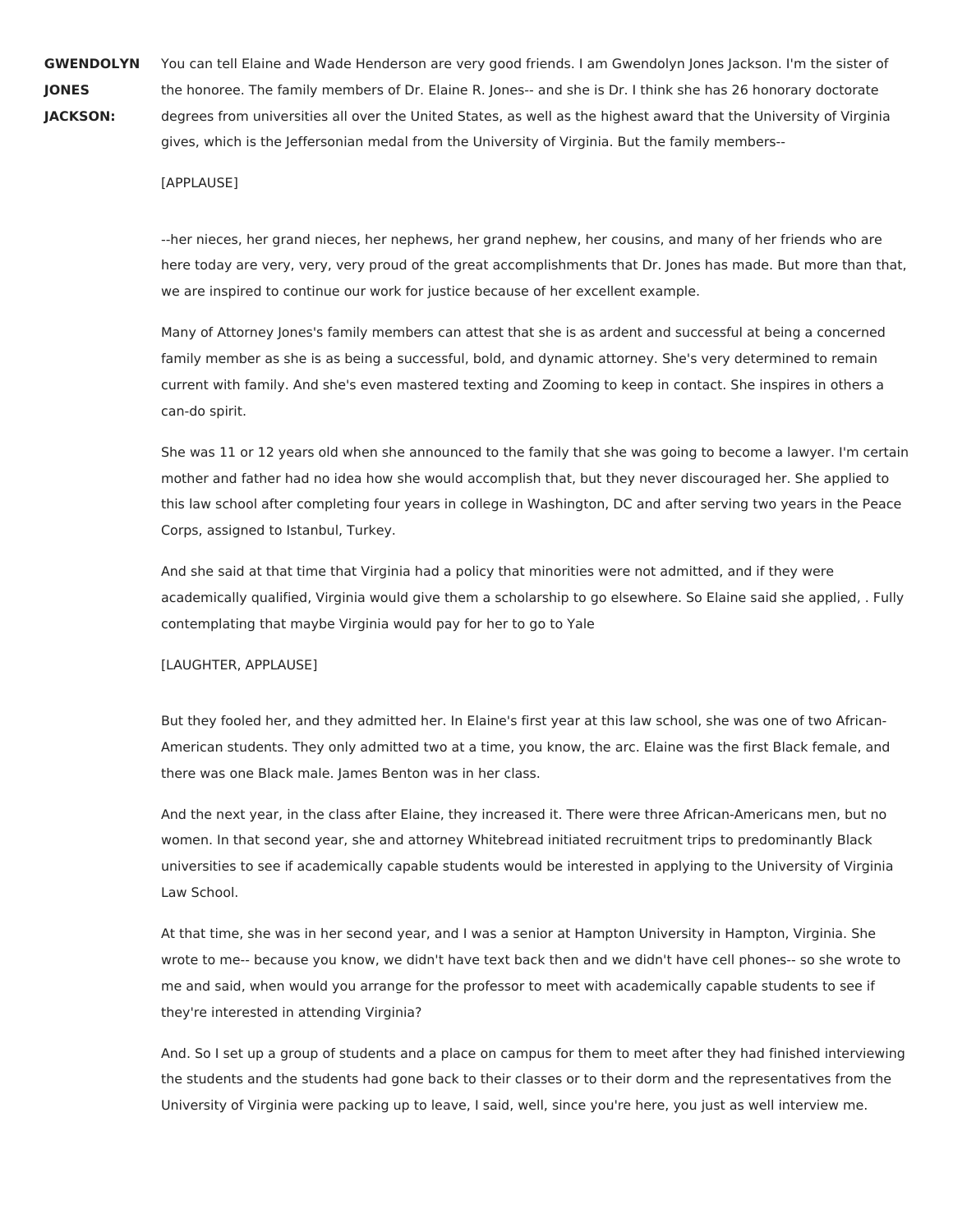I had planned on, as an English education major, going up to Philadelphia to get my graduate degree in education. You know, mother said, you always had to be prepared to teach. Whatever you do in life, get the qualifications to teach. So they interviewed me, and they went on to other schools and interviewed other students.

Then in Elaine's third year, the University of Virginia admitted 13 students. That was the largest admissions that it had ever done in one year. And I was a part of those 13 students. And so are many of us here. There are seven of us left, and this is our year for our 50th anniversary.

### [APPLAUSE]

Let me give you just one more quick example of how Elaine's outreach, when she is provided an opportunity, will reach back and include others. When she was the assistant to the Secretary of Transportation in the Ford administration, the Secretary of Transportation directed her to meet with the commandant of the Coast Guard and to inform the commandant that it's time for the Coast Guard to admit women.

So Elaine met with the commandant, and they had some very serious discussions. And shortly thereafter, the Coast Guard began admitting women for the first time.

#### [APPLAUSE]

She can give you many more examples of where she used her firsts to reach and help others into doors. She is passionate about equal justice. She is a hard worker. And she's not discouraged by obstacles. You might have heard her speech where she quoted her favorite Swahili saying. "The life has meaning only in the struggle," she says. "Triumphs and defeats are up to the gods, so let us celebrate the struggle."

It is wonderful that the University of Virginia has had this portrait commissioned and will hang it in a prominent place so others will be encouraged by her example. It is tremendous that there's now a growing scholarship, Elaine R Jones Scholarship--

### [APPLAUSE]

--which will be given to needy students-- will be given to students to go on and become lawyers. We are grateful to the University of Virginia for this day. And we are glad that we can, for a moment, just sit and say, well done. But Elaine, we must remember the words the mother taught us, and she taught us many poems around the house.

And you remember the ending of Henry Wadsworth Longfellow, A Psalm of Life. It, that ending, is an encouragement to all of us. "Let us, then, be up and doing, with a heart for any fate. Still achieving, still pursuing, learn to labor and to wait."

Now, in the tradition, generational tradition that mother taught us the poem, I'm going to turn it over to my daughter now, Miss Arlette Jackson, who is a graduate of the University of Virginia Undergraduate school, class of '99 to continue the poem.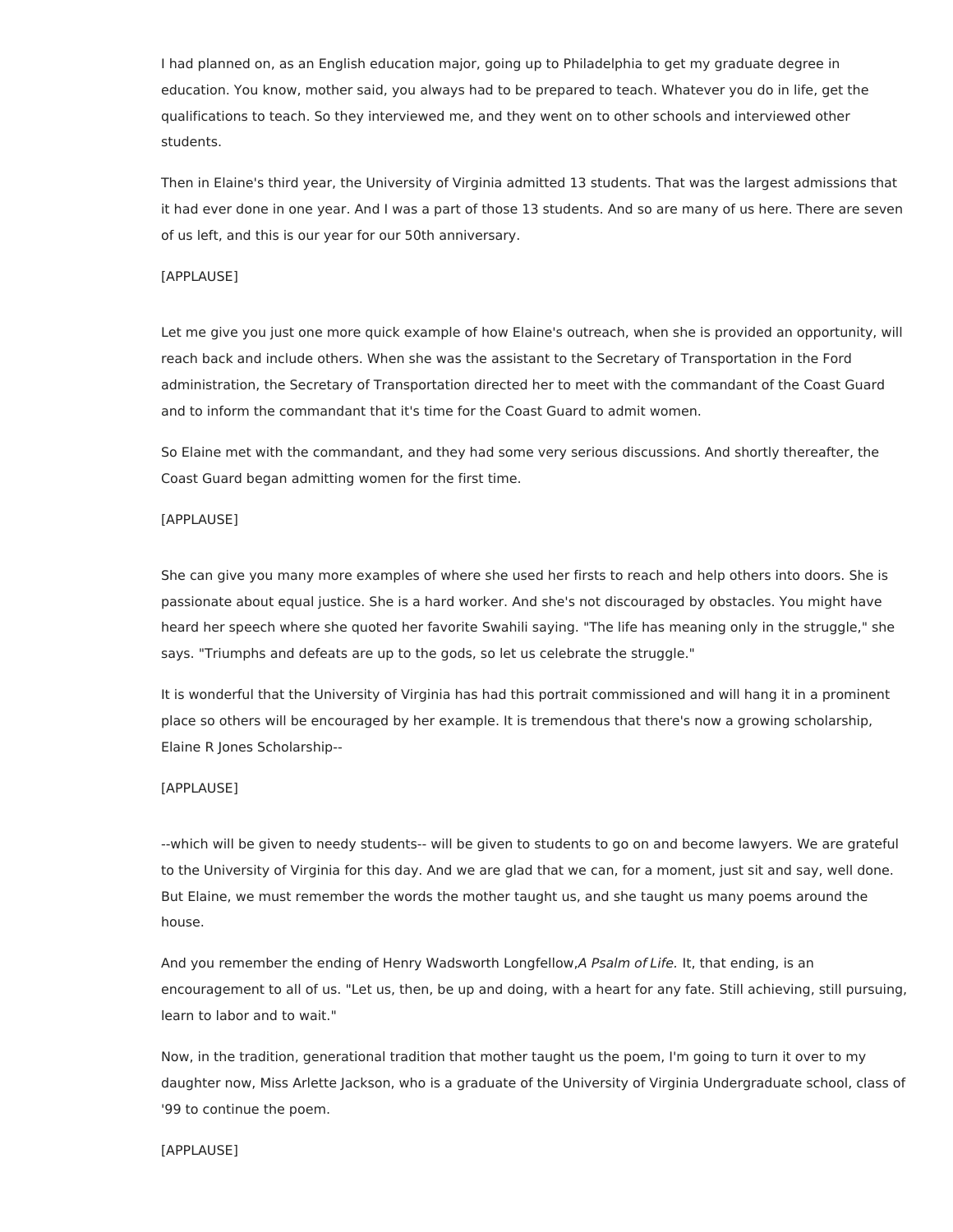**ARLETTE JACKSON:**

Good afternoon, everyone. It's such a pleasure to be here today to the honoree and all our distinguished guests. Mom, thank you for that introduction. So I was given the task of reciting a poem, just one poem, about service. And ideally, this poem would capture the life and the work of our honoree, Elaine R. Jones.

If you know Aunt Elaine, you know that no one anything can capture Aunt Elaine. It was an impossible, impossible task. So instead, as I reflect upon attorney Elaine R. Jones, her life and her body of work, there are several poets, and there are several individuals who come to mind.

So I think about the little girl that people talk about in her bio and that mom described in the Jim Crow South who was so disenchanted with that injustice surrounding her that she decided to become a lawyer, despite all of the odds. And so when I think about that, I'm hearing Emily Dickinson. "Hope is the thing with feathers that perches in the soul, and sings the song without the words, and never stops at all."

And this hope was not a selfish hope. Recall that she wanted to be an attorney to help others. It was a hope rooted in an ideal and an idea of who we as a country could be and should be and can be if we worked and we work for it. So for Attorney Jones, hope has always been indelibly bound with service.

So I think that she internalized the words of Harriet Du Autermont who said, "Your heart must ever cherish some hope, some dream to cling to, some rainbow in the sky, some melody to sing to, some service that is high." And I think she agreed with Benjamin Mays that "We make our living not by what we get. We make our living by what we give."

And so I imagine that as she prepared for that career in public service, Emily who loved birds, and I love Emily. We're still with her, and who said-- Emily Dickinson wrote, "If I can stop one heart from breaking, I shall not live in vain. If I can ease one life the aching or cool one pain, then my living shall not be in vain. Or help one fainting robin into his nest again, then I shall not live in vain."

So Attorney Jones committed to helping America back into its nest. And I imagined that once in the world beyond that cocoon of Norfolk, Virginia, her hometown, and that wonderful land-- I'm not biased-- known as the Martha Howard University in Washington, DC, when she was in Turkey in the Peace Corps and she was doing all of those firsts, like here at the University of Virginia.

And certainly, I think about her litigating those cases in the South with the KKK surrounding the courtroom. And I'm thinking that she must have thought, like Claude McKay, "Your door is shut against my Titan face, and I am sharp as steel with discontent, but I possess the courage and the grace to bear my anger proudly and unbent." And that is on Aunt Elaine, courage and grace, grace and grit. That Aunt Elaine, and always hope.

And so I imagine that she didn't let those things disturb her because she agreed with Helen Keller, that "no pessimist ever discovered the secret of the stars or sailed to an uncharted land or opened a new doorway for the human spirit." No pessimist ever did that. Her response to naysayers and to injustice itself evokes The Speech to the Young. It's called The Speech to the Progress-Toward-- it has two names-- by Gwendolyn Brooks.

So she said, "Say to them, say to the down-keepers, the sun-slappers, the self-spoilers, the harmony-hushers, even if you are not ready for day, it cannot always be night. And you will be right. For that is the hard home run. Live not for the battles won. Live not for the end of the song. Live in the along."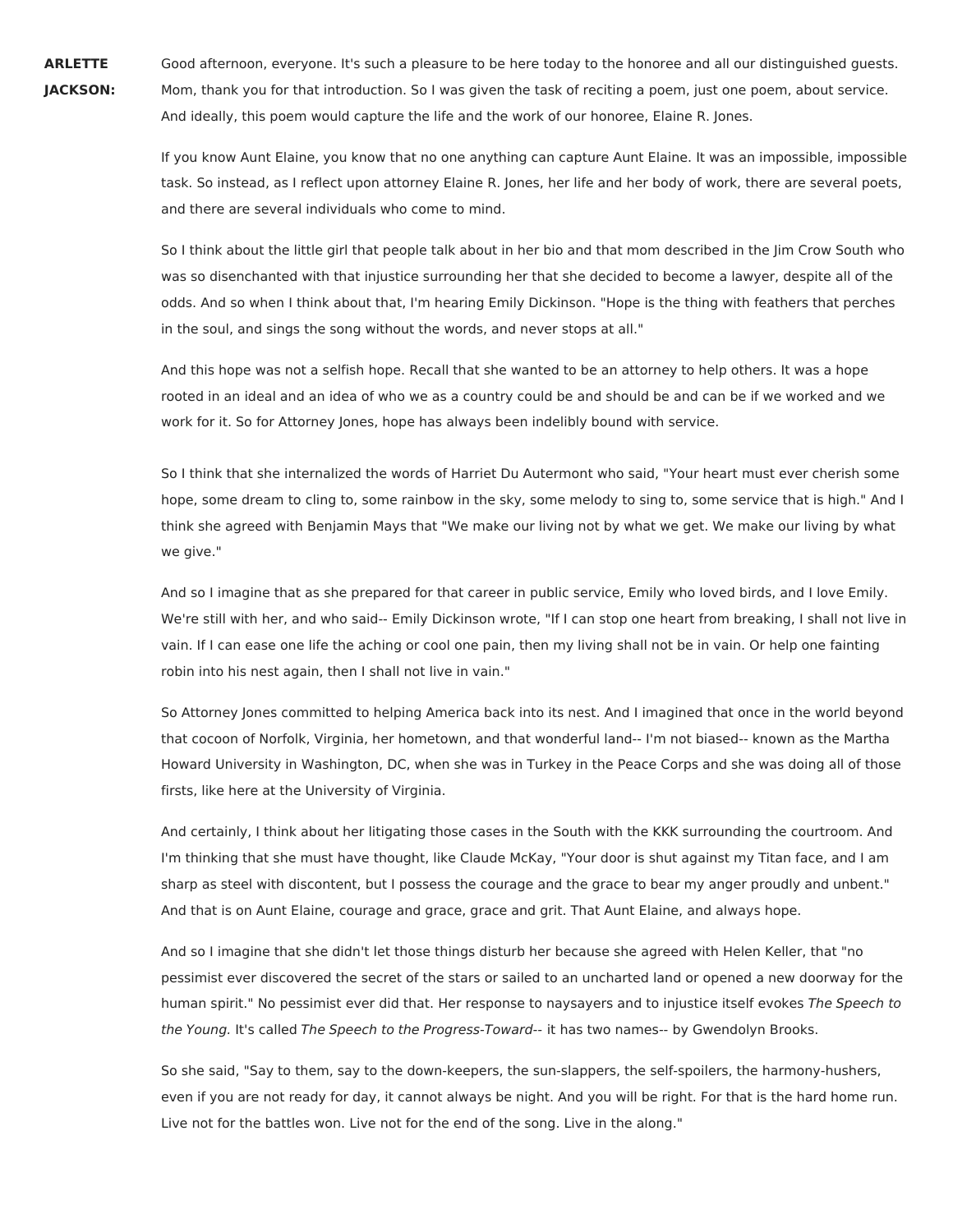So the project to which Aunt Elaine has dedicated her life is that of lifting as we climb. And many of you know that lifting as we climb was the motto of the National Association of Colored Women, which was led by the Mary Church Terrell, that esteemed suffragist and civil rights leader.

Lifting as we climb. So to lift-- this is the preacher in me-- is to raise from a lower to a higher position. To elevate is a transitive verb. To ascend to rise, a lift, is a slight rise or revelation, the distance or extent to which something rises. To climb is to go upward with gradual or continuous progress. To rise, to ascend, to increase gradually, gradually and to slope upward.

And so onward and upward our honoree marched. And so when finally tasked to become the director counsel of the NAACP Legal Defense Fund, the first woman-- with apologies to JG Holland, ladies, I'm changing men to women in this text-- give us women a time like this. She was the woman for the time.

JG Holland says, "Give us women. A time like this demands strong minds, great hearts, true faith, and ready hands. Women who possess opinions and a will, women who have honor, women who will not lie, tall women, sun-crowned, who live above the fog. In public duty and in private thinking, for while the rabble, with their thumbworn creeds, their large professions and their little deeds, mingle in selfish strife, lo! Freedom weeps. Wrong rules of land and waiting justice sleeps.

So LDF found such a woman, a drum major for justice, as Charles Hamilton Houston said. So what we have in Aunt Elaine is hope and service, grace, grit, and courage. And she has always, if you know her, believed-- Maltbie Babcock-- "We are not here to play, to dream, to drift. We have hard work to do and loads to lift. Shun not the struggle, tis God's gift. Be strong."

And so fortunately, Aunt Elaine is still engaged in that project of justice, of lifting as we climb. That is her heart song, and that work goes on and on and on. God bless you.

[APPLAUSE]

**RISA GOLUBOFF:** I don't want to come after that.

## [LAUGHTER]

Thank you to all three of you for those wonderful tributes, and the poetry was really amazing. So it's my honor now to speak a little bit about the honoree, Elaine R. Jones of the class of '70. A fair bit of what I have to say has been said in various places over the last three speakers, but I'm going to try to put them in a little bit of a chronology. That's the historian in me. So I'm going to do a little bio and then a little historical reflections.

So you've heard bits of this. And many of you, I'm sure, know the whole story, but here I go. Elaine R. Jones is a native of Norfolk, Virginia. Norfolk, anyone? I know. A lot of you. Go ahead. OK. An excellent pipeline from Norfolk to UVA Law School. She earned her bachelor's degree in political science from Howard University and then, as we've heard, spent two years in the Peace Corps in Turkey before applying to law school.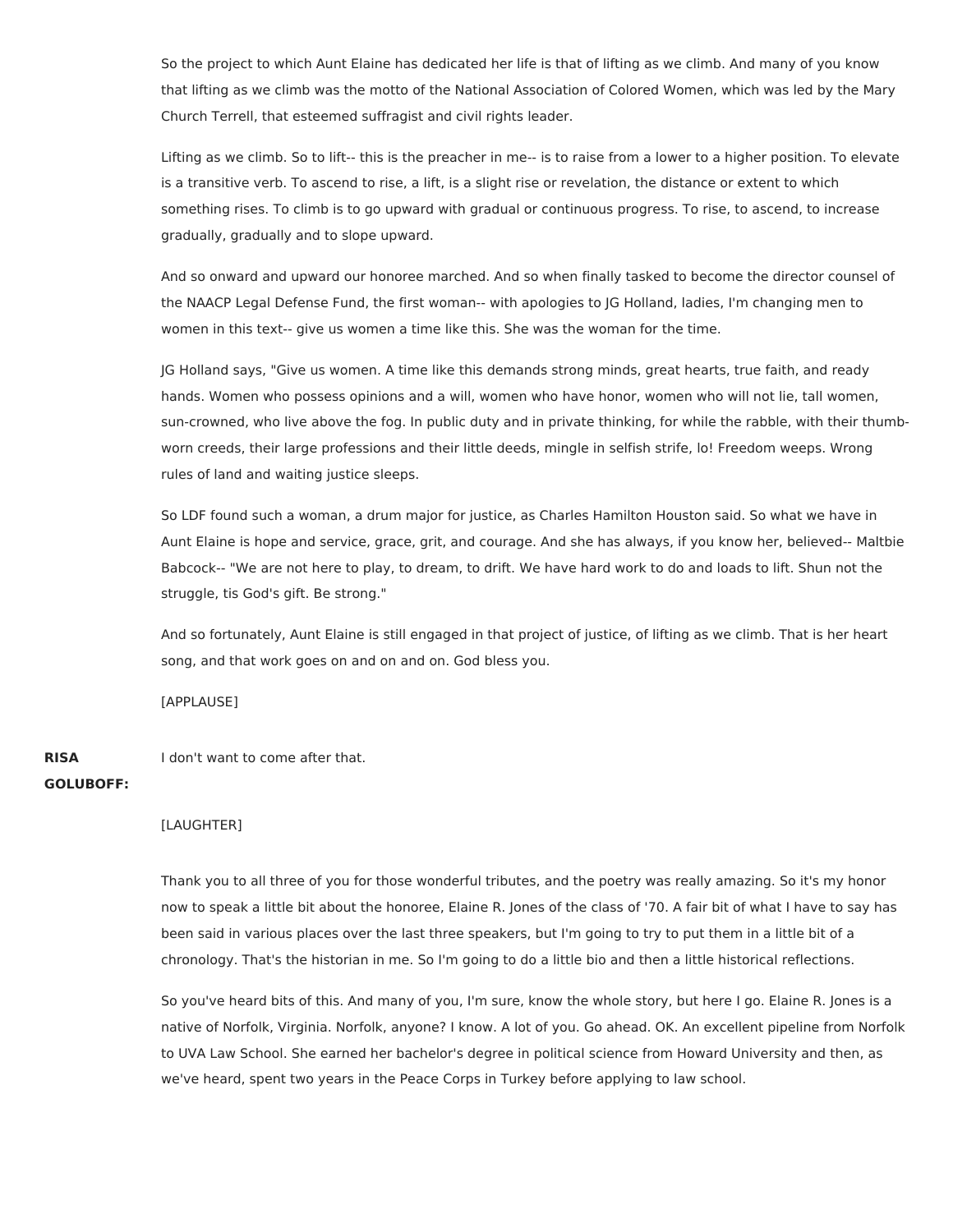I'm sad to hear we were her second choice, but I'm very glad to hear that it worked out. Elaine, as you've heard, was one of two Black students in the class of 1970 and one of seven women in that class and the only Black woman in that class. So at her graduation in 1970, she became the first Black woman to earn a law degree from this law school.

We began talking about this celebration pretty close to Elaine's 50th reunion, and we were a little bit delayed by the pandemic, but that makes today all the sweeter. I just want to put Elaine's graduation in 1970 and the pathbreaking nature of that in a little bit of context.

So when Elaine graduated as the first Black woman in 1970, it was 50 years after the first white woman had graduated from this law school in 1920. And it was 20 years after Gregory Hayes Swanson desegregated this law school in 1950. So it was a long time coming.

Elaine turned down an offer from a prominent New York law firm and went to work for the NAACP Legal Defense Fund after graduation. And in an interview in 2021 with the National Peace Corps Association, here's what she said. Quote, "I told myself, you didn't go to law school to go to Wall Street. You went to law school because of the work of Constance Baker Motley and Thurgood Marshall and all those lawyers who litigated all those landmark cases."

## [APPLAUSE]

Her first assignments we've heard a little bit about involve litigating death penalty cases in the deep South. And when she served as counsel of record in Furman v. Georgia, the landmark case that struck down the death penalty, she was only two years out from her graduation from law school. So as Mr. Henderson said, by the time he came out in '73, she was already a superstar. She was already in the trenches.

During her career, she argued numerous employment discrimination cases, including class actions against some of the nation's largest employers. And with the exception of the two years that she spent as special assistant to the United States Secretary of Transportation, where she took the lead in opening the Coast Guard service to women, she spent her entire career at LDF.

From 1993 to 2004, she served as their president and director of counsel, the first woman to lead that organization. I will say I had the privilege and pleasure of serving as a summer intern there in one of my summers in law school. She later became the first Black person to serve on the Board of Governors of the American Bar Association.

As you've heard, she received many, many honors. I can't even begin to describe the many honors, but I will say that we hold dear to our hearts here the Thomas Jefferson Foundation Medal in Law. We do not give honorary degrees. So that is the corollary here at UVA, and it is an honor to see her name on that list every time I look at it.

This is a very incomplete account-- even when you put all four of us together-- a very incomplete account of everything that Elaine Jones has done and everything that she is. And it only begins to capture the true impact of her brilliant legal career, her strategic insights, which I love hearing about in conversation as well as having witnessed as they happened. But we don't have all day.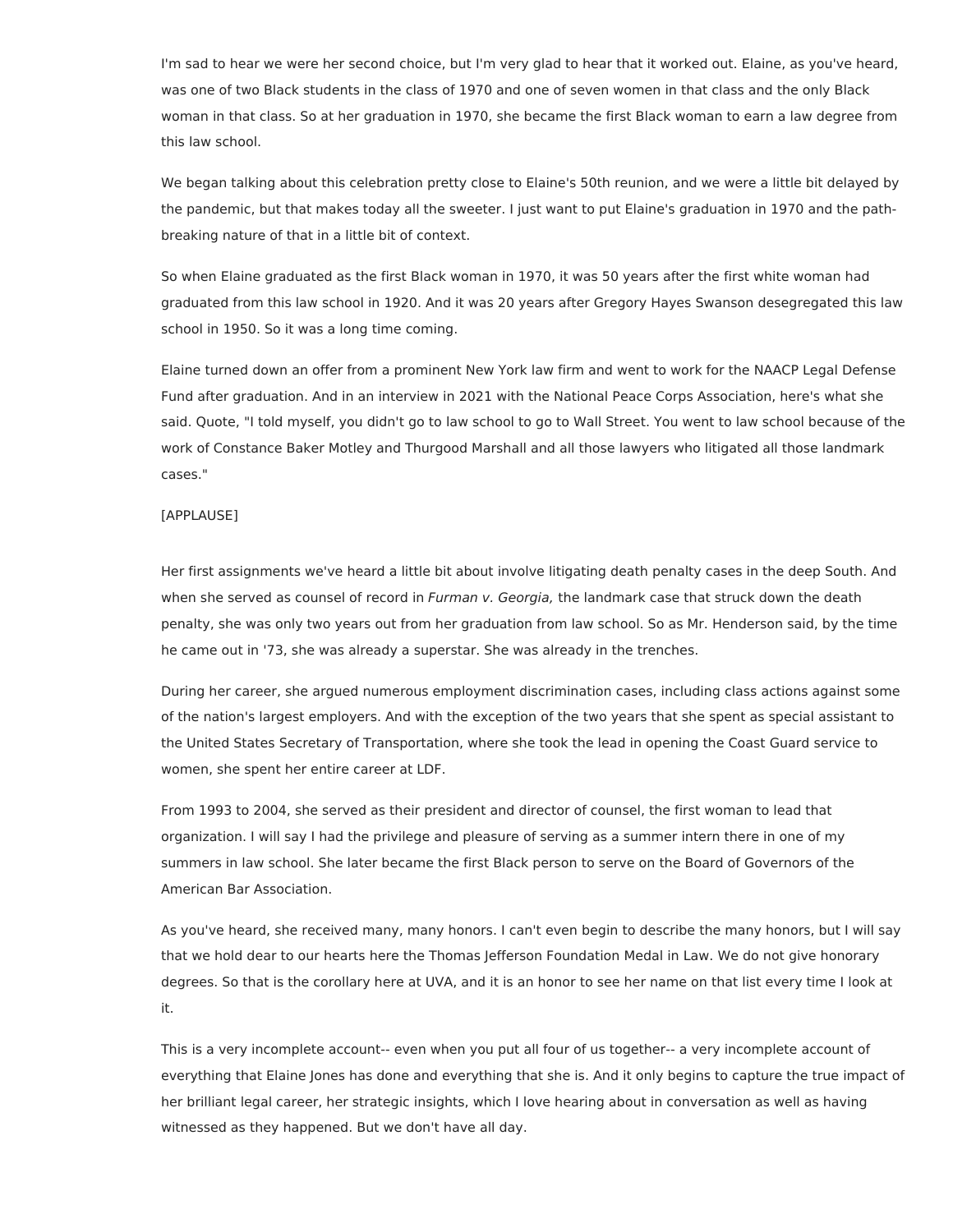So what I do want to emphasize, Elaine, is that your story is essential to both our history and our future at this law school. The stories that we tell ourselves about our past and about ourselves shape who we are as an institution, and they shape who we want to be in the future.

So today's event is part of the broader efforts that the law school has been making over the past several years to think about our history holistically, even the difficult parts, maybe especially the difficult parts and to really ensure that we remember and celebrate all of those who have made this place what it is today. Your story is such an important part of that, Elaine.

We want to be an institution worthy of your example and your lifelong pursuit of equal justice. You have already inspired generations of UVA Law students and lawyers everywhere to spend their lives doing the same. We want to be sure that continues into the future, that your history is the law school's history, and the law school's history is your history.

That is why we created the aforementioned Elaine R. Jones class of 1970 scholarship, and I was gratified, though not at all surprised that our alumni and friends responded quickly and generously, and that the scholarship is now at more than \$1 million.

## [APPLAUSE]

When the scholarship was mentioned a minute ago, Elaine turned to me and said, we need to raise another million. And I said, absolutely. Let's do that. Your name on that scholarship honors this institution. It enables our students to follow in your footsteps, in pursuing equal justice in their careers, and it ensures-- and this is I think really critically important-- it ensures that future generations of students will know and admire you just as everyone in this room does.

Shaping our future in your honor and in your image is also why I am honored and thrilled today to dedicate your stunning portrait, which we will all see in a minute, which will hang in Clay Hall right at the front of the law school where you walk in the door beginning this afternoon. And it will become part of the fabric of our building for generations of UVA Law students, employees, alumni, and visitors who walk these hallways. They should see you, and they should know you.

Elaine's portrait was painted by the celebrated Washington, DC portrait artist Simmie Knox. Born in Aliceville, Alabama in 1935 and raised by extended family on a sharecropping farm near Mobile, Mr. Knox is himself a path breaker in his field, the first Black painter of an official presidential portrait, Bill Clinton's White House portrait, unveiled in 2004.

A portrait artist since 1980, Mr. Knox has built a reputation for capturing his subjects in a way that as one writer put it, quote "Sees memory and emotion that claim beyond question. This is the person."

Elaine, you are the person, a brilliant, inimitable, passionate, joyous, righteous person who has changed the world and enriched my life, among the lives of so many others immeasurably. Thank you for being here 55 years ago, and thank you for letting us celebrate you today. And now I'd like to invite Larry Frazier and Rambert Tyree to help us unveil Elaine's portrait.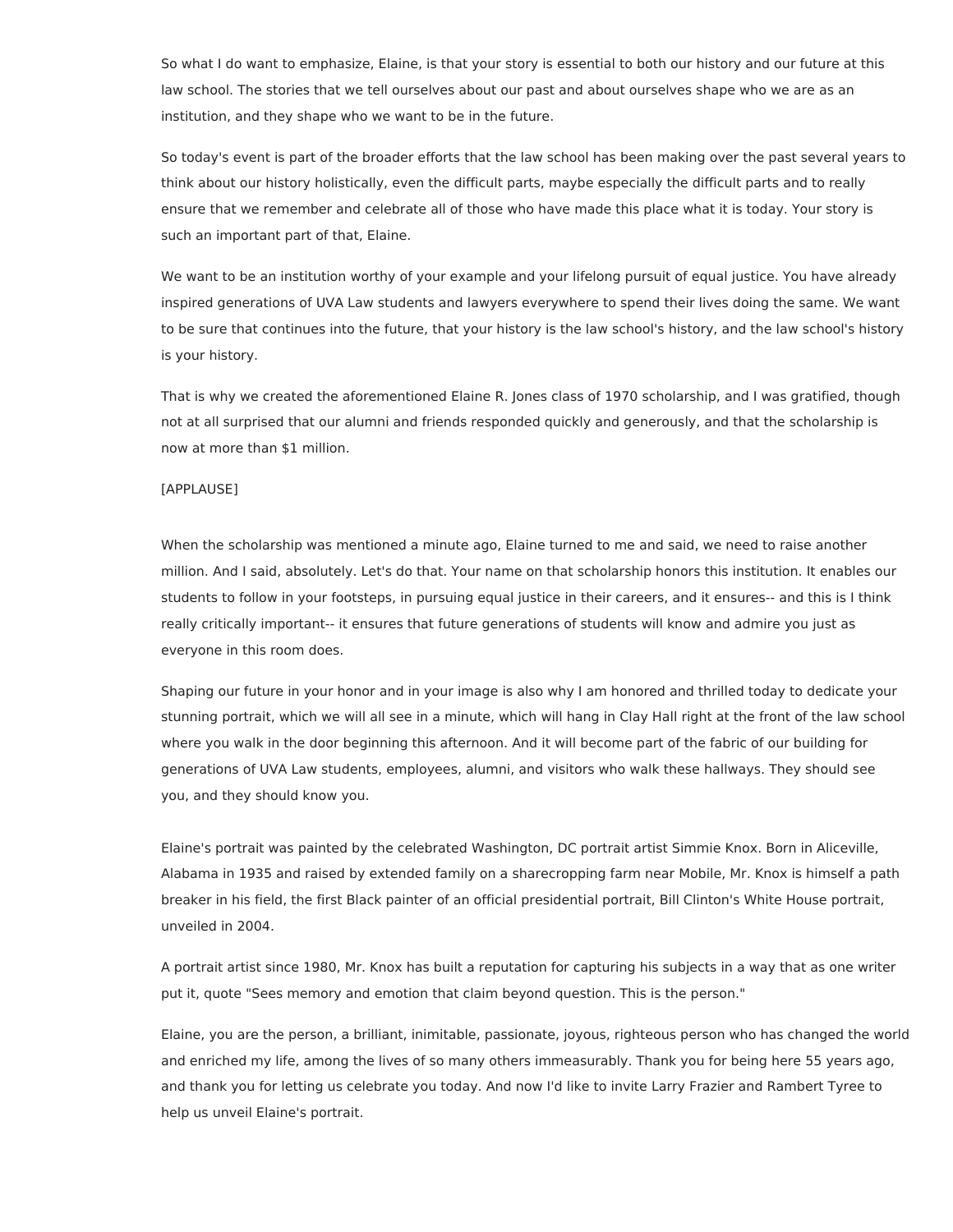## [APPLAUSE]

They're just going to say a few words.

## [INTERPOSING VOICES]

**LARRY FRAIZER:** Simmie was unable to be here. He's 86, by the way, and I think he said he wants to do some more portraits. But I've known Simmie for over 30 some years. And he's a wonderful artist, a wonderful person that's been stated by the bio that was mentioned about Simmie.

> I must also say that I think Simmie took great pleasure and honor in meeting Elaine and doing her portrait. And I think by him doing her portrait, it makes the portrait he did of Thurgood stand out even greater.

And I think Elaine certainly deserves to be a part of the ranks. And also by having her portrait done by Simmie being in this hall is also a continuing testament of who Elaine is and her continuing to advocate in terms of people being recognized of abilities that in the past perhaps may not have been. And so for that reason, I hope that people, as they see the portrait and asking about Elaine, will also say, who is the person that did this portrait? And will give them the opportunity to find out more about Simmie Knox and others like him.

So I think that UVA is certainly privileged and honored by having certainly having Elaine and by having it rendered by Simmie Knox of our time. Thank you very much.

[APPLAUSE]

**RISA** Thank you. Now Elaine, would you like to make some remarks?

**GOLUBOFF:**

**ELAINE JONES:** Everything that needs to be said has been said, but not by everybody, right? I want to thank you, Virginia and Dean Risa Goluboff. I am just so honored, and so I'm full of gratitude. That is the first principle, gratitude for all those people who stand with you and who help you. And often, you don't even who they are.

> I have no idea who was on that admissions committee. That admitted me I have no idea. At first I didn't whether to love them or dislike them, but that's OK. They had it right because I've always said, I took a chance on Virginia. Virginia also took a chance on me. We knew nothing about one another.

> And it's the best choice I could have made. Now, our first female Dean is a tour de force. She's a tour de force. And thoughtful, perceptive, smart, whip smart, strategic, collegial. You want to work with her. You don't always have to agree, but she wants to listen as to why you have the temerity to disagree, but she listens with a smile. She listens with a smile.

> And I was telling her there's an old spiritual that used to be sounding in churches all across the South. "There's a sweet, sweet spirit in this place." And that's what we have here. This spirit of Virginia is so different. I mean, everyone to me in 1970 was civil. They were civil. Many just ignored me as if I just didn't exist, but I made a few lifetime friends, a few lifetime friends.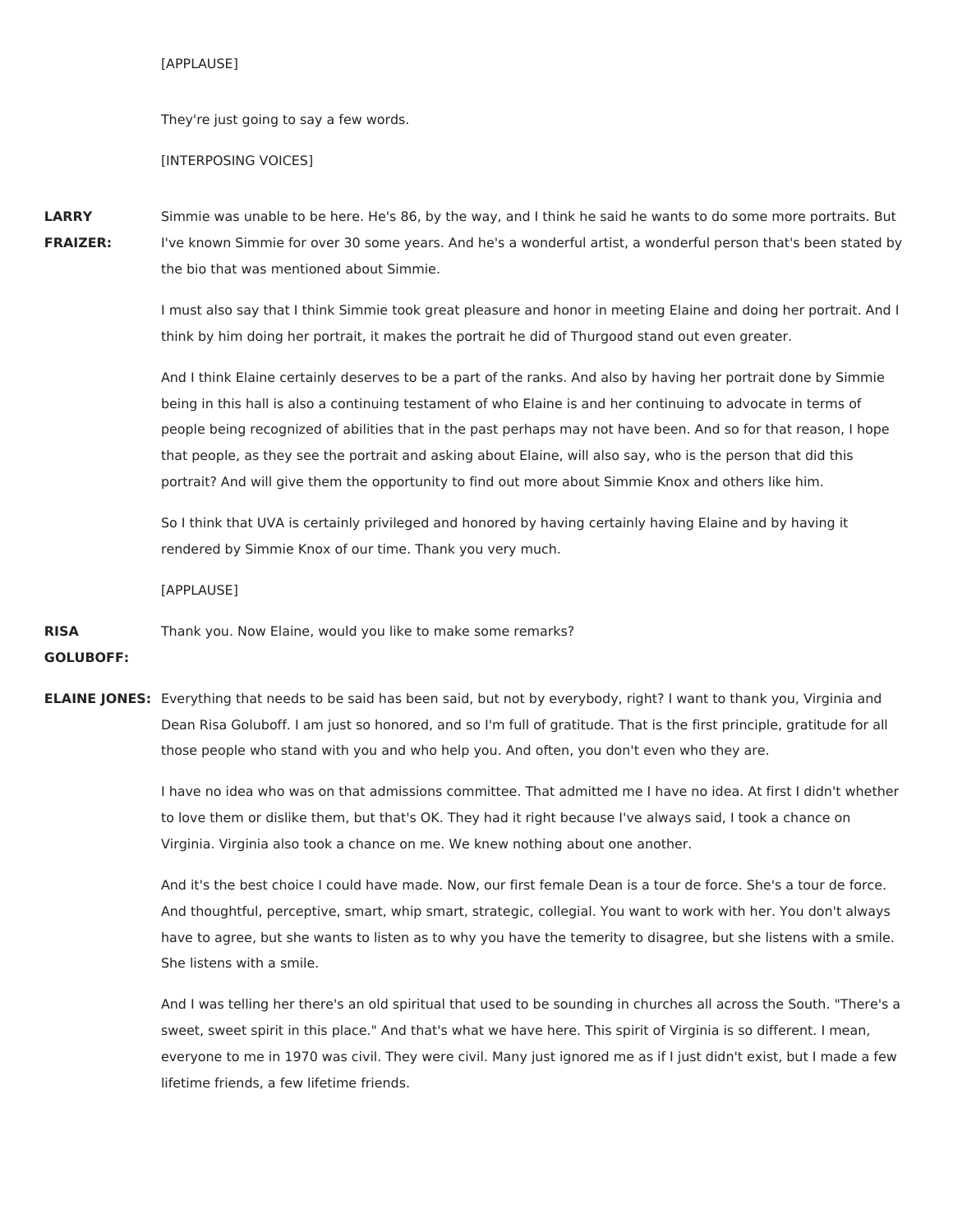I mean, it was great to see that big class come in 1972, 13 students. Oh my. So it's gratitude, gratitude to all the program participants here today, everything. Wade, I thank you so much. Sister, you poured yourself in that one. Thank you so much. And wasn't niece Arlette spectacular? Wasn't that a tour de force? A tour de force. I like that word. I like that.

Now, gratitude to all of you who've made the trip. Those of you in here today, you could be elsewhere. There are other meetings going on around. You have friends all across this law school. This is alumni weekend, after all. There are people to see, places to go, but you're here. And I'm grateful for it.

I'm grateful for the contributions that you have made and continue to make because this is our law school, and we care about it. And we're going to do what we must do to see to it that it succeeds and that it continues to grow and be a beacon among law schools schools. And the Dean, I mean, she's got us first in so many categories, I've lost count, so many categories, because it's all about the students and how we pass it on.

See, my generation-- I mean, 52 years out of law school. That's wild. That's wild. I don't even how to spell "contracts" anymore. But someone passed that torch on to us in this room, and it's our job, it's our obligation, it's our duty, to pass it on.

Those of you who are here, those of you who have come for this special occasion, I mean, there's so many of you. We could have a judicial conference meeting right here. Really. The judicial conference can just go in the next room and discuss whatever you want to discuss, whatever circuit you want to discuss it about, so I thank you, all of the judges who have come forward and all of the lawyers in practice, and also my family who are doctors.

And we have a person in the room. I just have to call her name. You've got a huge Penn Hall out in the medical school. That's Vivian Penn sitting there. That's Vivian Penn sitting there. Now, that's commitment. When she heard what Dean Risa was pulling off for me, when she heard that, she said, I'm going to be there.

Now, I was in Penn Hall when it was named, but that was easy. All I had to do was get in the car and drive from Washington. She was in Boston. And last night spent two hours in the Charlotte airport to change planes. She got here at 11:59 last night at the Charlottesville airport.

Now, I love Vivian. I don't know that I would have done it. I'm not sure. Sometimes we have to make these admissions against interest. I'm not sure, always. But thank you for it, Vivian, and thank you for being here.

And so family, you are always with me, so you don't get any more mentions. You're always around and so gratitude was the first principle. The other three are courage-- you can't do anything in fear. Fear gets in the way of thinking. When you feel fearful and somewhat frightened and don't if you can face, you've got to go on your secret closet somewhere and tap into some courage, because you can't make good decisions out of fear.

And so you have to conquer fear. You have to not fight it, you have to beat it. You have to conquer it. That's the only way you can move forward and make a real difference to yourself or anybody else. That's the thing. So it's gratitude, courage.

The third one is commitment, the value system, the sweet, sweet spirit in the place, the respect for one another. We don't have to agree on everything. We do not. Matter of fact, I enjoy disagreeing with you, listening, hearing your point of view. And maybe we can find a kernel somewhere in there that we can build some agreement.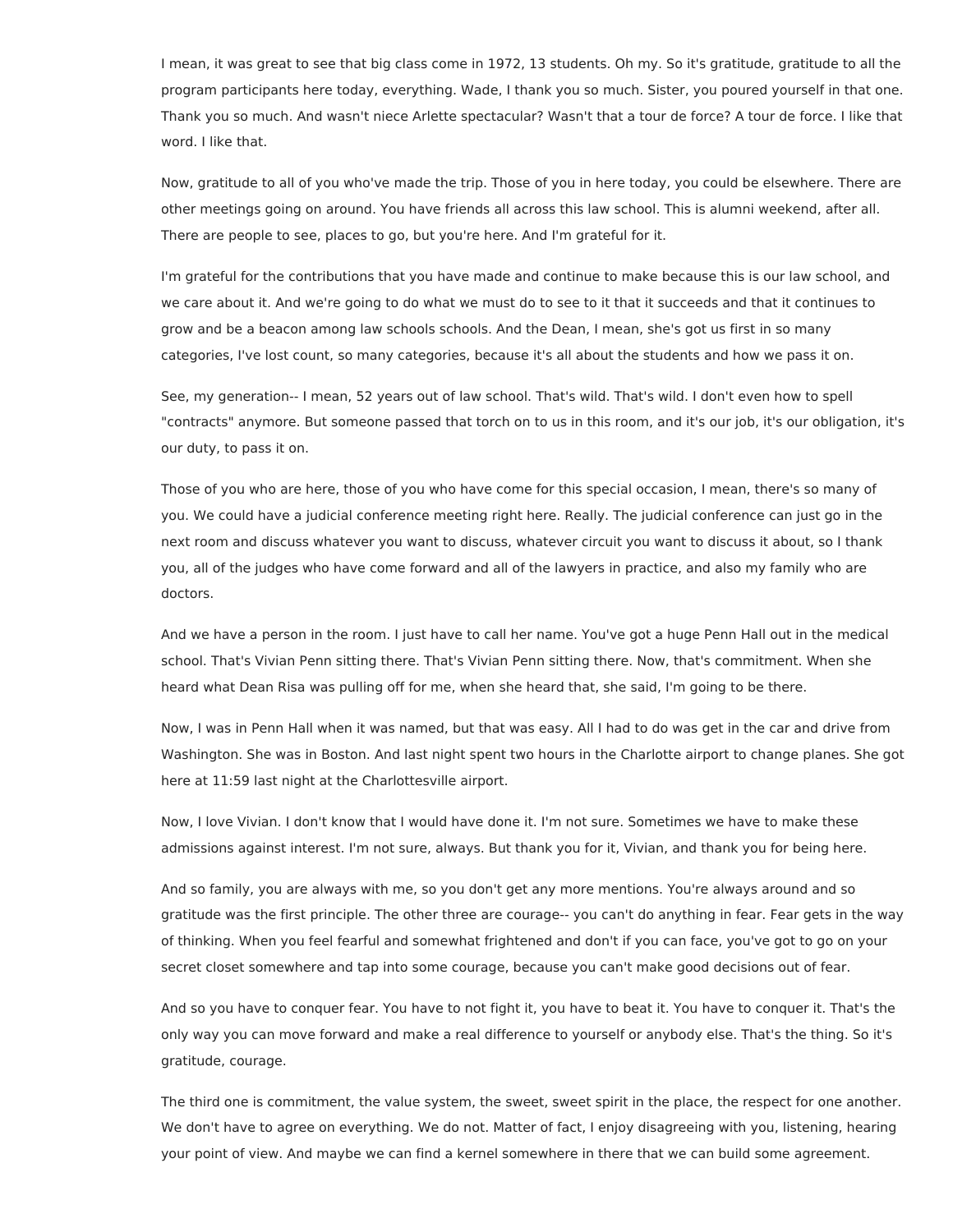And so it's commitment, but we the same basic values, , holding on to the democracy holding on to the democracy. There's nothing more important. And that's our job. And we can do it. Nobody can take from us what too many are laying in too many submitters who have given us. Nobody can take that from because we're not going to let it happen. We're just not.

And so we may have our fits and starts. Things may not always look as bright as we want them to be, but with the gratitude for the [? forepath, ?] the courage, the commitment to the values, and the last thing is the stamina. The stamina, you've got to hold on to your strength. You got to hold on because in order to struggle and to fight, you've got to take care of yourself. You got to exercise. You have to keep body and mind all in one place together. You've got to do all of those things.

But stamina, because it's is a relay race. And we've got to have the strength to pass the torch to successive generations. That's our job. We are obligated. Larry Frazier, you didn't introduce yourself, but thank you so much for the words and for talking about Simmie Knox. He took me by the hand to meet Simmie, who lives in Silver Spring, Maryland.

And Simmie said, Elaine, we got to each other fairly well, and he had done portraits of Hank Aaron and everybody, because he and Hank are both from Mobile. He said, I poured myself into this one, he told me. And I told him, Simmie, I can see that. I can see that.

So my sister gave the last verse, and I'm going to repeat it again, but there were a few verses before that. And the nerve, to paraphrase Longfellow. My mother is having a fit on this one, Gwen. But we do it. We're bold enough to do it. Have some courage.

"Lives of great men and women all remind us, we can make our lives sublime. And departing, leave behind us footprints on the sands of time. Footprints that perhaps another sailing o'er life's solemn main, a forlorn or shipwrecked brother or sister--" paraphrase-- "seeing, shall take heart again. Let us, then, be up and doing with a heart for fate. Still achieving, still pursuing, learn to labor and to wait." I thank all of you very, very much from the bottom of my heart.

### [APPLAUSE]

# **RISA GOLUBOFF:**

I think the reason why you like "tour de force" is obvious. I would now like to welcome Rambert Tyree to give our parting toast. Rambert will graduate from the law school-- Rambert, where are you? There. Rambert will graduate next week from the law school as a member of the class of 2022.

A native of Newport News, Rambert served on the executive board of the Black Law Students Association chapter and this year as one of two head peer advisors. If you're not familiar with the peer advisor system, they are the advisors to our first year students. It's a very big job, a big honor to be one of the two head peer advisors who organizes, basically, the passing forward of the torch to the next generation of students.

He is also a member of the Raven Society, and was the winner of this year's Gregory H. Swanson Award, which recognizes the UVA Law student for his or her courage, perseverance, and commitment to justice, so exactly the things that Elaine was just talking about. Rambert.